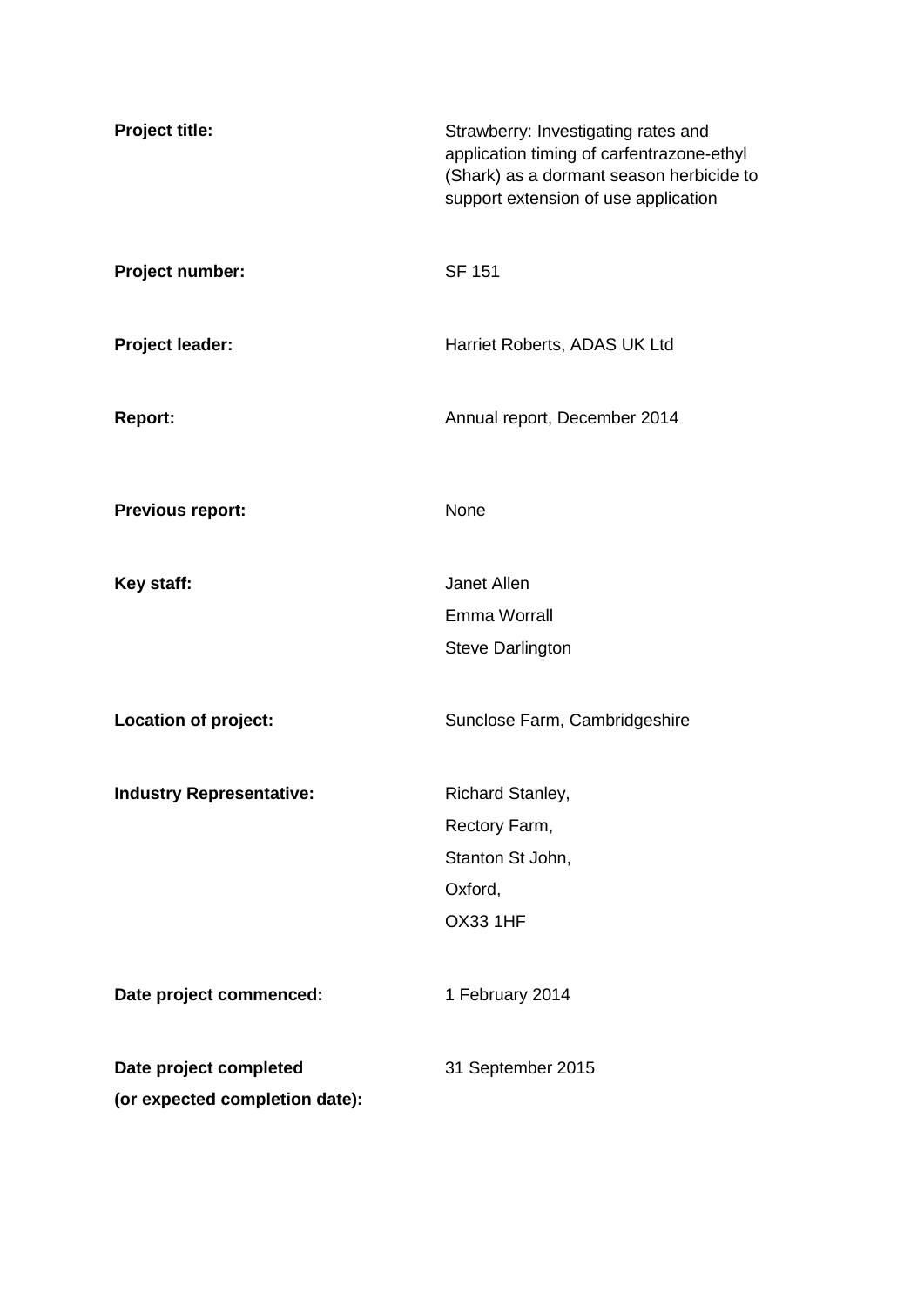## *DISCLAIMER*

*While the Agriculture and Horticulture Development Board seeks to ensure that the information contained within this document is accurate at the time of printing, no warranty is given in respect thereof and, to the maximum extent permitted by law the Agriculture and Horticulture Development Board accepts no liability for loss, damage or injury howsoever caused (including that caused by negligence) or suffered directly or indirectly in relation to information and opinions contained in or omitted from this document.*

*©Agriculture and Horticulture Development Board 2015. No part of this publication may be reproduced in any material form (including by photocopy or storage in any medium by electronic mean) or any copy or adaptation stored, published or distributed (by physical, electronic or other means) without prior permission in writing of the Agriculture and Horticulture Development Board, other than by reproduction in an unmodified form for the sole purpose of use as an information resource when the Agriculture and Horticulture Development Board or AHDB Horticulture is clearly acknowledged as the source, or in accordance with the provisions of the Copyright, Designs and Patents Act 1988. All rights reserved.*

The results and conclusions in this report are based on an investigation conducted over a one-year period. The conditions under which the experiments were carried out and the results have been reported in detail and with accuracy. However, because of the biological nature of the work it must be borne in mind that different circumstances and conditions could produce different results. Therefore, care must be taken with interpretation of the results, especially if they are used as the basis for commercial product recommendations.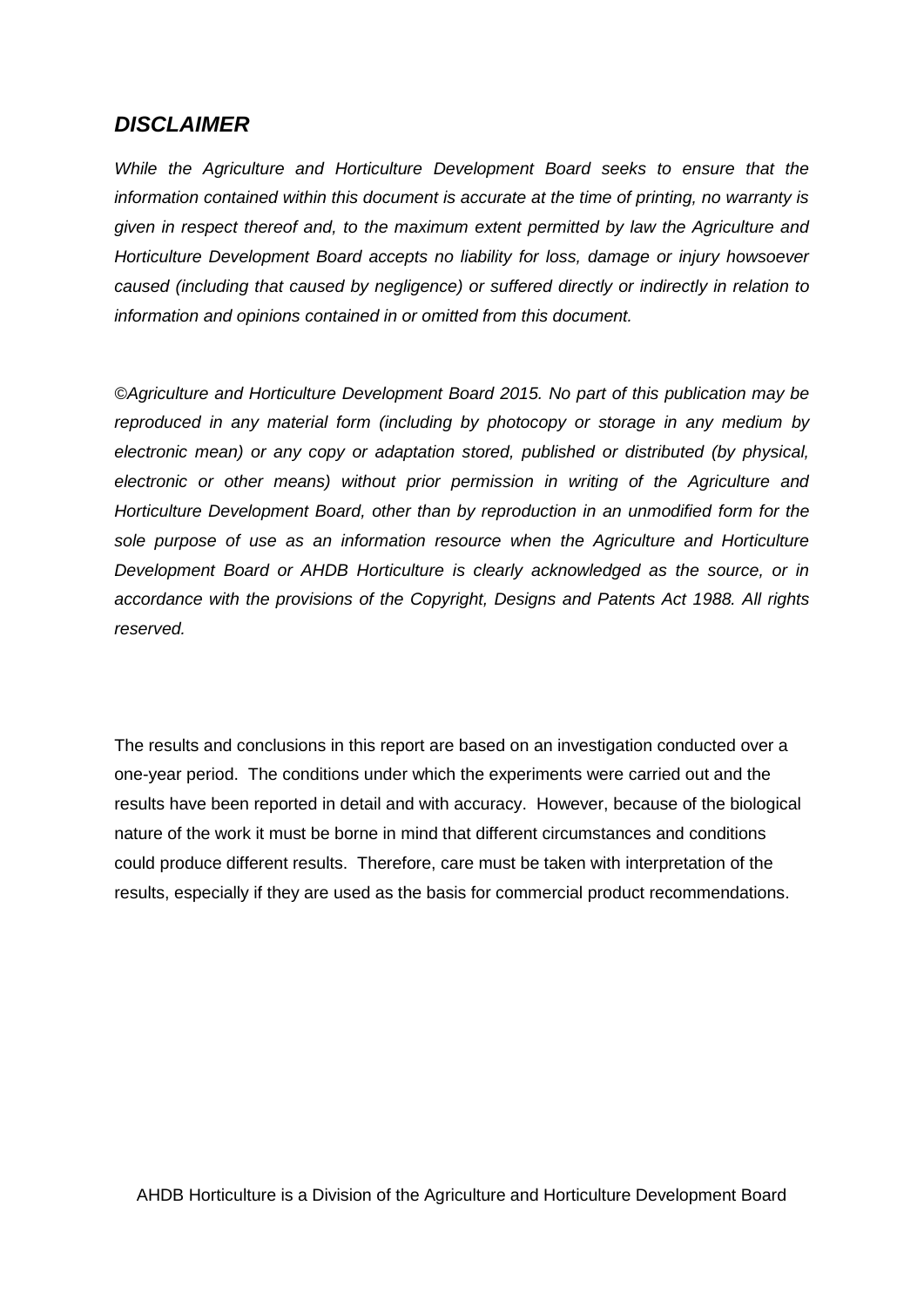## **AUTHENTICATION**

We declare that this work was done under our supervision according to the procedures described herein and that the report represents a true and accurate record of the results obtained.

Harriet Roberts

Horticultural consultant

ADAS UK Ltd.

Signature: Date: 19th December 2014

Dr Barry Mulholland

Head of Horticulture

ADAS UK Ltd

Borry 2 Ans eller State: 19th December 2014

| <b>Report authorised by:</b>                                                          |  |
|---------------------------------------------------------------------------------------|--|
| [Name]                                                                                |  |
| [Position]                                                                            |  |
| [Organisation]                                                                        |  |
|                                                                                       |  |
|                                                                                       |  |
| [Name]                                                                                |  |
| [Position]                                                                            |  |
| [Organisation]                                                                        |  |
|                                                                                       |  |
|                                                                                       |  |
| AHDB Horticulture is a Division of the Agriculture and Horticulture Development Board |  |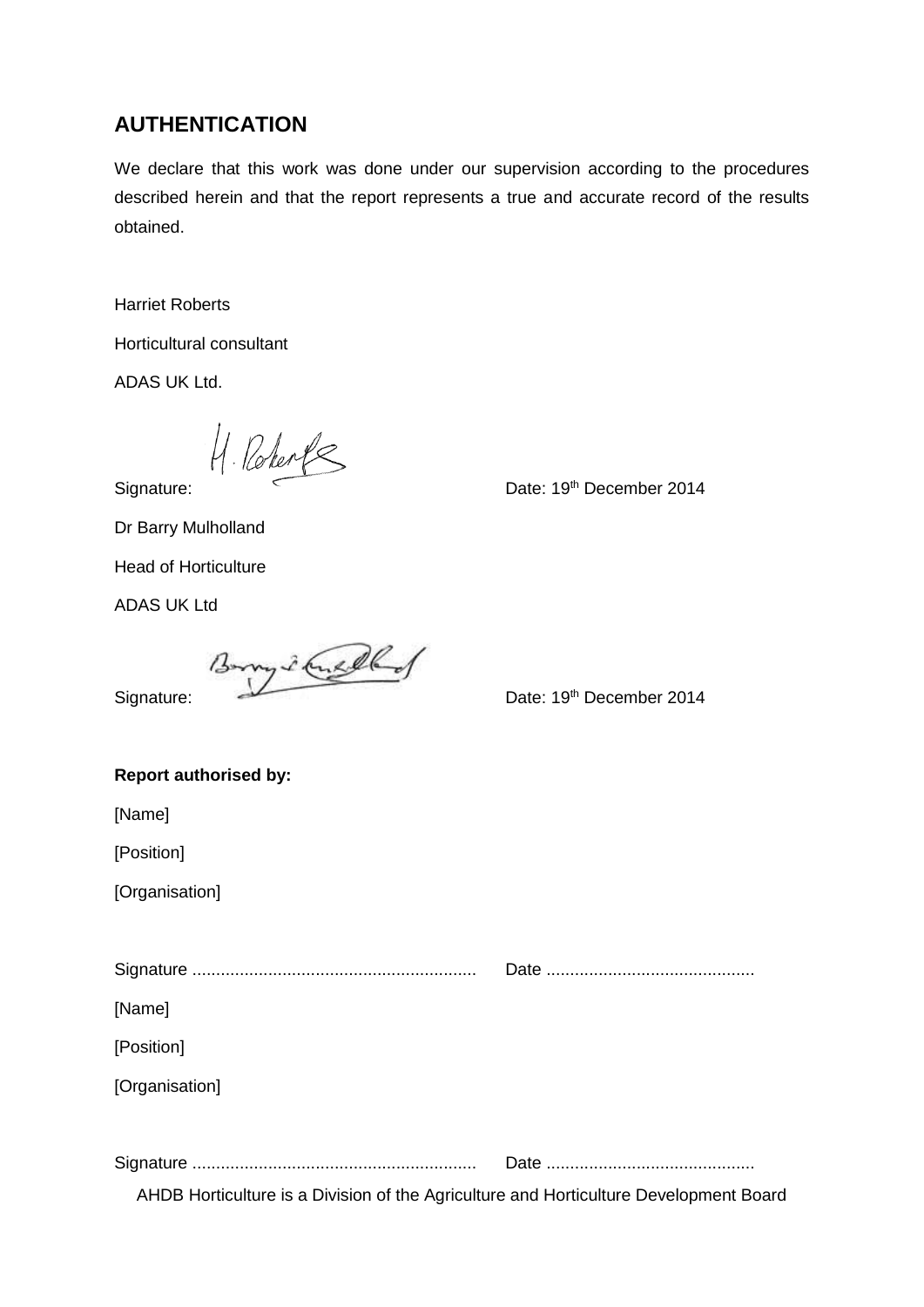## **CONTENTS**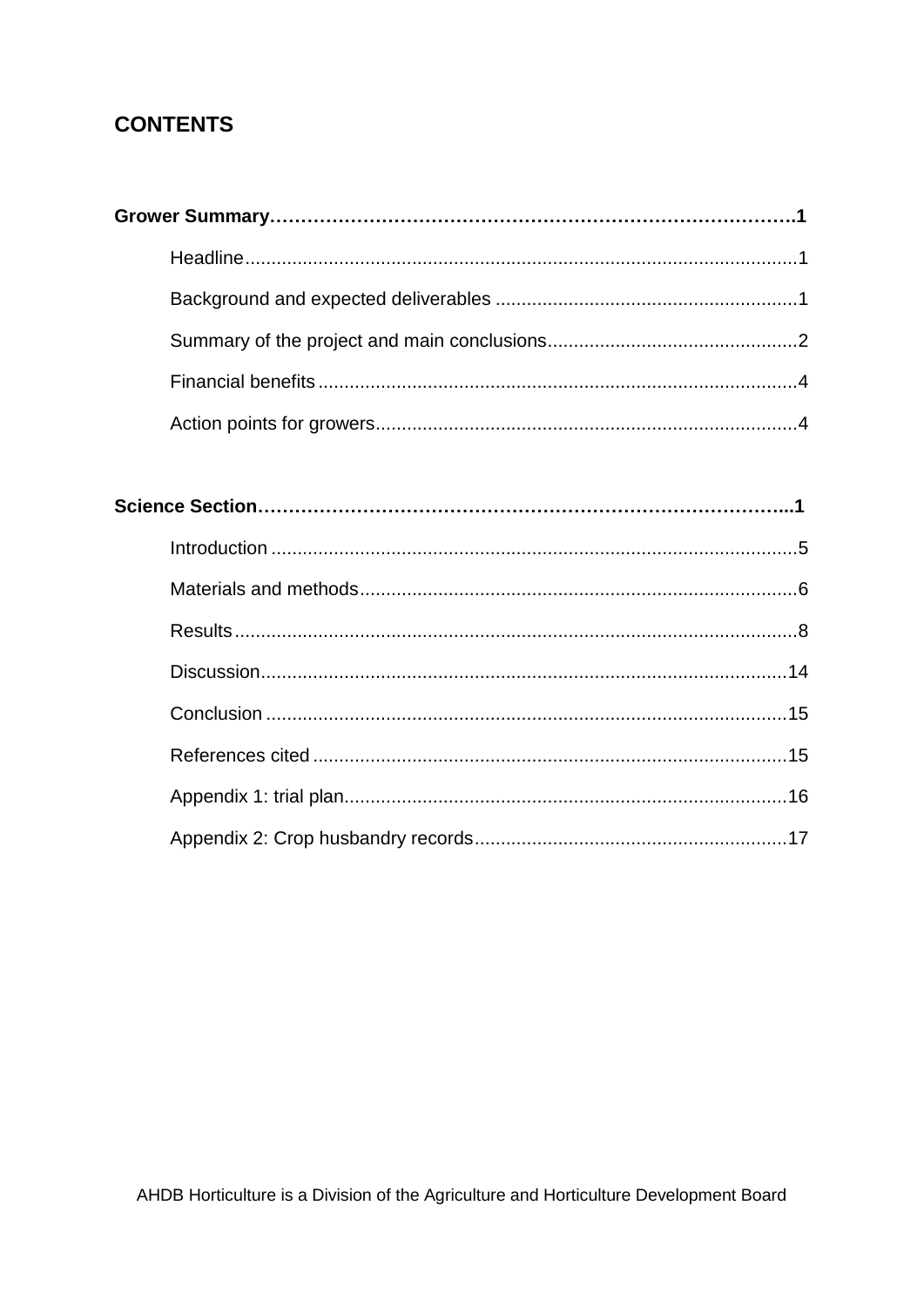## *GROWER SUMMARY*

## <span id="page-4-0"></span>**Headline**

 Following the overall application of two rates of Shark (carfentrazone-ethyl) as a dormant season spray to a strawberry crop to control existing weeds, no adverse effects were observed on crop growth or yield.

### <span id="page-4-1"></span>**Background and expected deliverables**

There are currently few options for the post-emergence control of broad leaved weeds in newly planted or established strawberries. Products containing diquat or glufosinateammonium are used as spot or directed (shielded) applications to remove weeds growing in the alleyways between crop beds or rows, but only clopyralid (Dow Shield 400) can be applied overall for the control of seedling and established broad leaved weeds in outdoor strawberries. However clopyralid is primarily used to control composite weed species and application (by EAMU) is restricted to the period 1 March to 31 August, meaning there are now no options for the overall post-emergence weed control in the strawberry crop rows outside this period. Because of the restrictions to clopyralid use and its limited range of activity, hand weeding is often the only option for the post emergence control of broadleaved weeds growing in crop rows. It is estimated that the cost of hand weeding in strawberry plantations per session could be up to £1,200/ha. A typical strawberry crop grown in the soil or in substrate is expected to require several sessions of hand weeding during its life.

Carfentrazone-ethyl (Shark) has previously been appraised both for strawberry runner control and as a dormant season spray over the top of the crop (SF 91 and 91a). In both cases very little lasting damage to strawberry plants occurred. These results indicated that carfentrazone-ethyl could be considered as an overall crop spray in strawberries, thereby extending the range of weed species controlled and the period when overall application of herbicides can be made. To do this, further trials are required to determine the optimum rates and timing of application to demonstrate safety to the crop. Such trials will also assess efficacy of control for problem weeds such as willowherb, cleavers, mallow and polygonum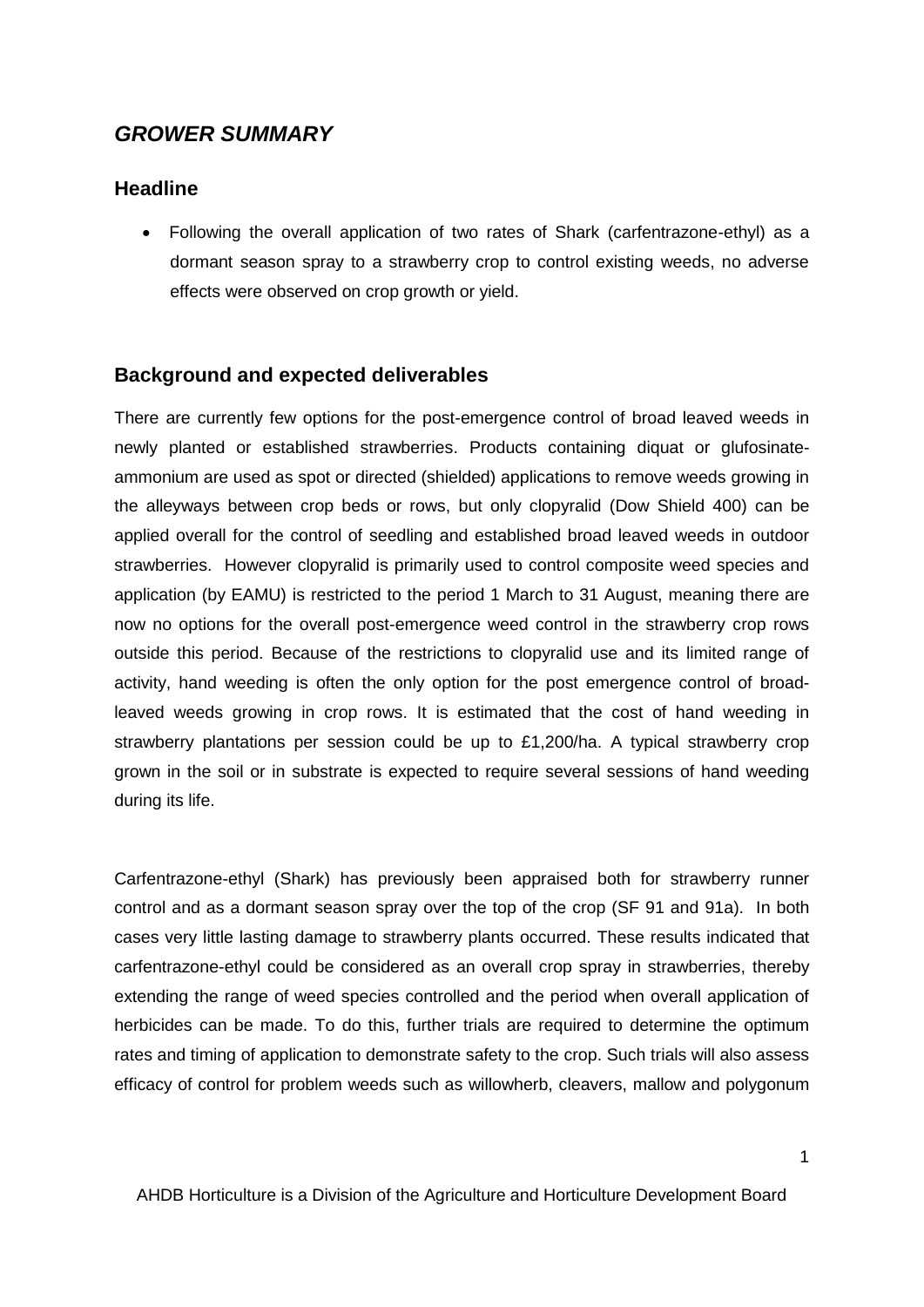species. The work will include assessments of weed control in planting holes, both as a post-harvest spray and also in the dormant season.

The aim of this project was to increase confidence in the timing and rates of application of carfentrazone-ethyl (Shark) as an overall crop spray to strawberry crops in the dormant season, to control over-wintering weeds in and around strawberry plants. The results could be used to support an EAMU application.

#### <span id="page-5-0"></span>**Summary of the project and main conclusions**

This trial was carried out on a commercial farm in a crop of Elegance which was protected by a Spanish style polytunnel. The crop was entering its second (main season) cropping year and was grown in coir substrate bags placed down on raised beds. The plots chosen were known to carry a varied but uniform weed population typical for strawberry. The treatments applied were carfentrazone-ethyl used at 0.33 L/ha or 0.8 L/ha, in 500 L water/ ha compared with a hand weeded and an untreated control.

The trial was set up in a fully randomised block design with four fold replication. Each plot comprised a three metre long run of row of coir filled bags and consisted of approximately 30 plants. The treatments were applied once on 19th February 2014, when the crop was fully dormant, using an air assisted OPS knapsack sprayer and lance.

Weed assessments were made before any treatments were applied. The plots were assessed both for crop damage and weed presence some two, four and eight weeks after treatment and then again at harvest.

All fruit was harvested by farm staff over a three week period, picking class one, class two and waste fruit separately, whilst recording fruit yield and number of berries in each category for each plot.

Despite some initial scorching of overwintered green leaves (**Figure 1**). Using carfentrazone-ethyl (Shark) as an overall dormant season spray, appeared to have no lasting phytotoxic effects on the strawberry plants or on yield or quality of fruit produced by the treated plants at harvest **(Table 1).**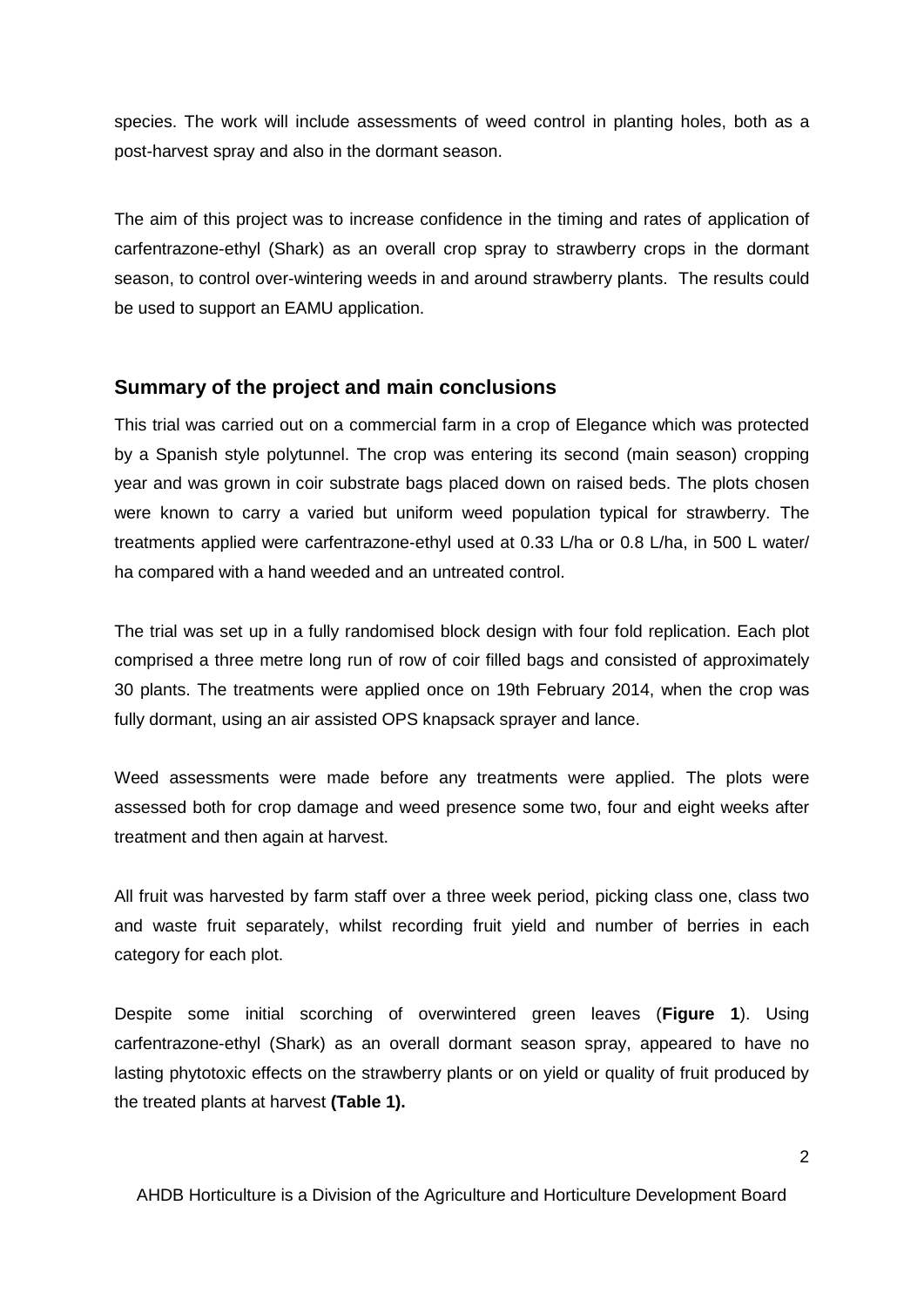Whilst no statistically significant effects were seen with either rate of Shark in terms of weed control, this was due to a low weed population found in the trial area in this 2014 season. Both rates of Shark did show promising herbicide efficacy against willowherb and chickweed, with both having some effect on groundsel. No residues were detected on fruit from the first harvest.



**Figure 1.** Scorching to plants treated with Shark (0.8 L/ha) was seen two weeks after treatment

**Table 1.** Results of dormant season applications on crop safety 2 and 8 weeks after application, weed control 2 weeks after application and marketable yield – Cambridge 2014. Phytotoxicity scored on a 0-9 scale where 0 is plant death and 9 in no effect.

| <b>Treatment</b> | <b>Phytotoxicity 2</b><br>weeks after<br>treatment | <b>Phytotoxicity 8</b><br>weeks after<br>treatment | % weed cover in<br>alleyway 2 weeks<br>after treatment | Average<br>marketable<br>yield<br>g/plant |
|------------------|----------------------------------------------------|----------------------------------------------------|--------------------------------------------------------|-------------------------------------------|
| Untreated        | 9.0                                                | 9.0                                                | 20.0                                                   | 700.31                                    |
| Hand weeded      | 9.0                                                | 9.0                                                | 0.5                                                    | 802.03                                    |
| Shark 0.33 L/ha  | 8.0                                                | 9.0                                                | 14.5                                                   | 774.96                                    |
| Shark 0.8 L/ha   | 6.5                                                | 9.0                                                | 12.5                                                   | 807.84                                    |
| P value          | < 0.001                                            | <b>NS</b>                                          | 0.017                                                  | <b>NS</b>                                 |
| I.s.d. (d.f. 9)  | 0.884                                              | <b>NS</b>                                          | 10.89                                                  | 164.5                                     |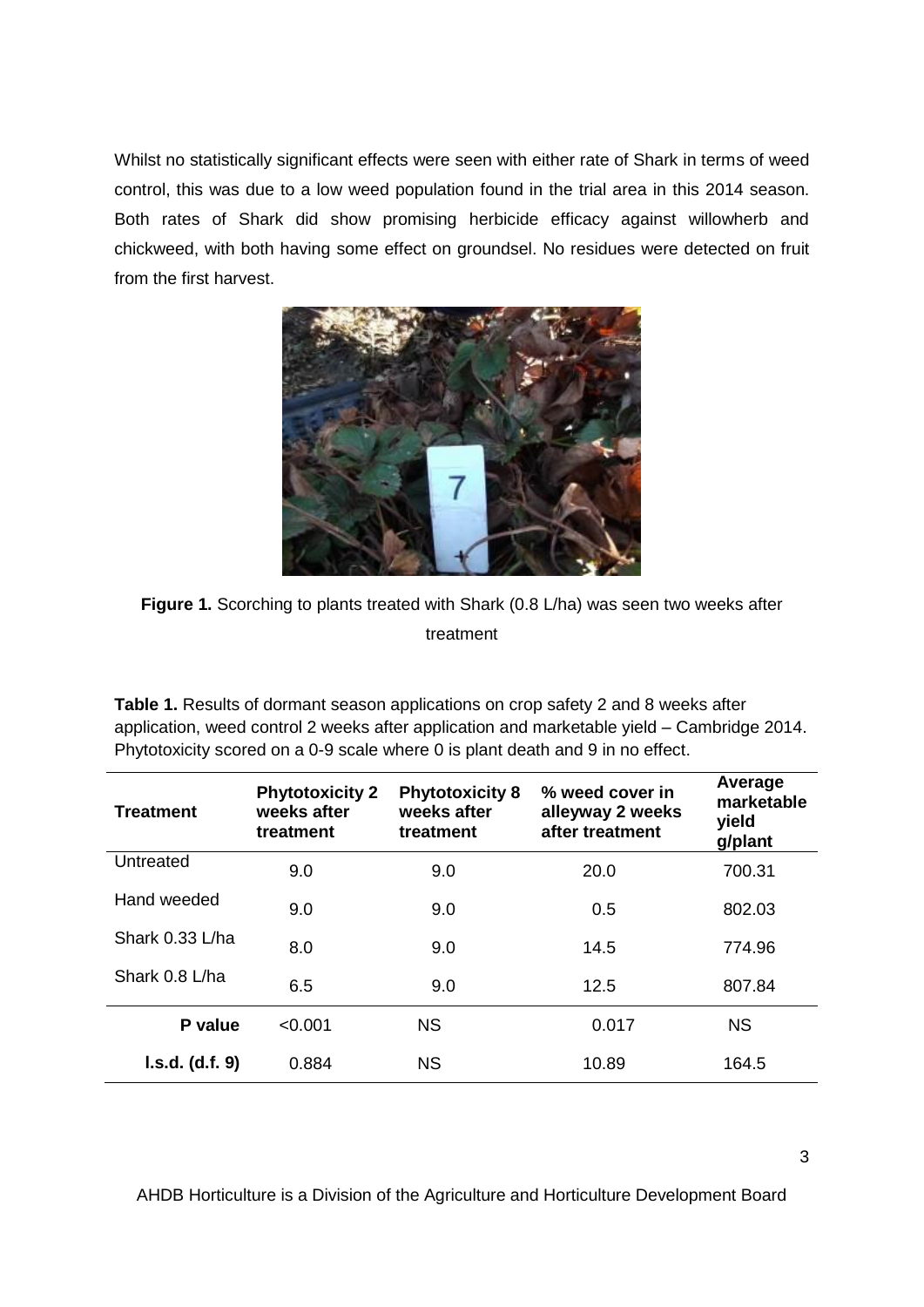In the second part of the trial, the safety of carfentrazone-ethyl (Shark) applied overall immediately post-harvest is being assessed. Application was made in September 2014 to a crop of Elsanta, planted as cold stored runners in coir filled bags in April 2014. Crop safety and effects on yield will be assessed in spring/summer 2015 and the results presented in the final report due in September 2015. In an additional area, Shark has been applied to larger (20  $\text{m}^2$ ) plots from which residue samples will be taken and analysed according to Good laboratory Practice (GLP) protocols in order to support an EAMU application.

### <span id="page-7-0"></span>**Financial benefits**

It is estimated that removal of weeds by hand could cost up to £1,200/ha per weeding session and typically, an individual plantation (either soil or substrate grown) may require weeding several times during its life. It can be expected that an increase in the options available to commercial strawberry growers for the post emergence control of weeds in the planting holes of overwintered strawberry beds, could lead to savings in excess of £2,000 per hectare.

## <span id="page-7-1"></span>**Action points for growers**

- For growers to benefit from the results of this work, an EAMU would be required for carfentrazone-ethyl (Shark).
- Trials work under this project (SF 151) is continuing into 2015 to assess the safety of a post-harvest application and to provide further residue data for an EAMU application.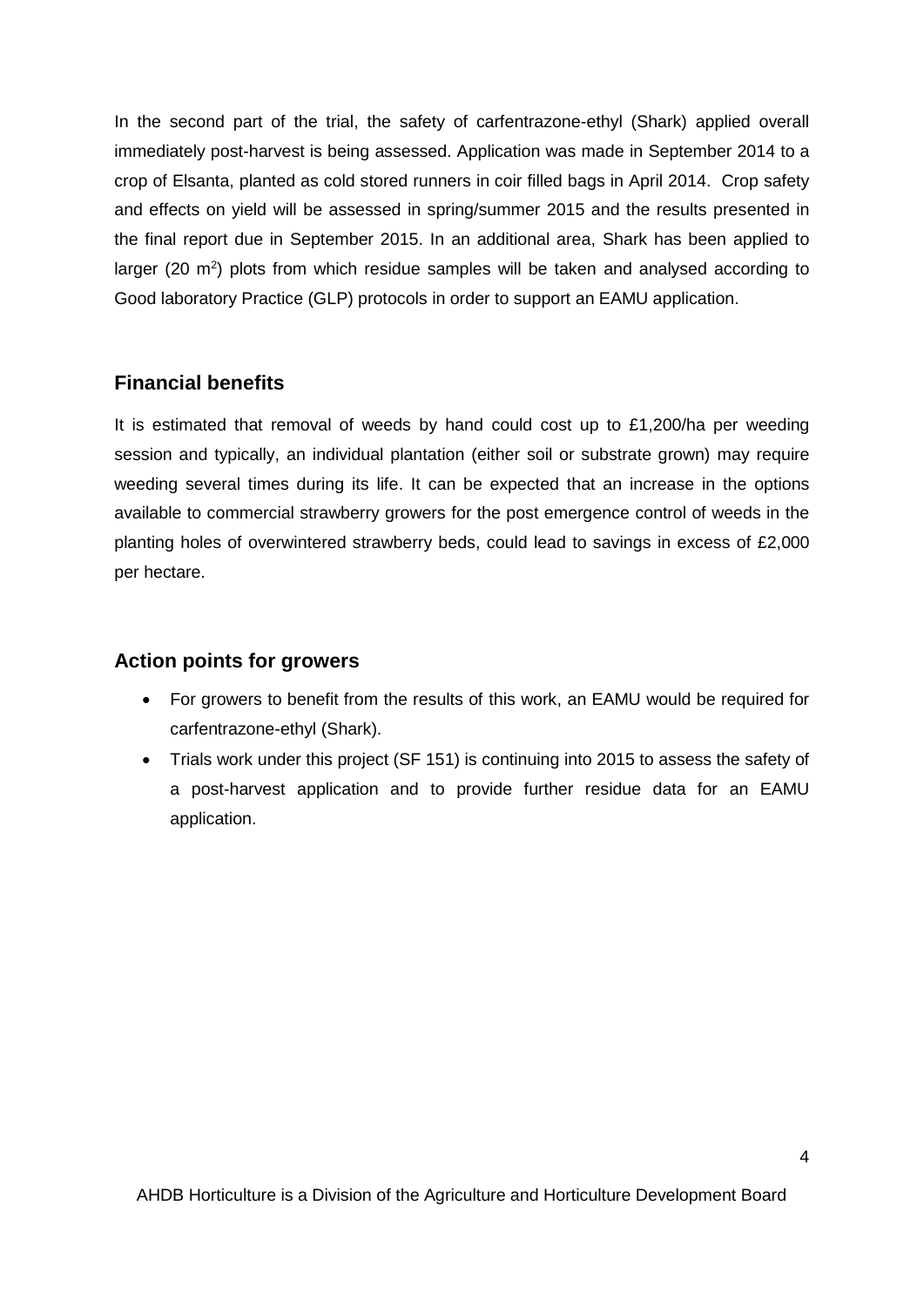## *SCIENCE SECTION*

#### <span id="page-8-0"></span>**Introduction**

Currently there is a very limited number of contact herbicide options for the post emergence control of winter germinated broad leaved weeds in the crop rows of strawberries, both in soil and substrate. This has been further complicated with the changes in approval for some products. For example Dow Shield (clopyralid) can no longer be used between the end of August and the beginning of March. The new restrictions on the use of Dow Shield, combined with a limited weed control spectrum, means that hand weeding becomes the only real option available for the control of weeds. It is estimated that hand weeding costs could be up to £1,200/ha per weeding session and often several sessions are required. Savings, by eliminating or reducing the need for hand weeding, could amount to greater than £2,000/ha.

AHDB Horticulture project SF 91a evaluated the potential for using Shark (carfentrazoneethyl) as an overall dormant season treatment to selectively clean up existing weeds in plastic mulched beds (Atwood and Irving 2010). The trial looked at dormant season overall application, applied at two rates (0.33 and 0.8 L/ha) and three application timings (1 December, 28 January and 8 April) to strawberries grown in plastic covered raised soil beds. Results showed that the treatments applied in December and January did not result in any crop injury or loss of crowns. The April applications scorched the leaf that was present at the time of spraying but the plants re-grew strongly. There was no loss of crowns or flowers or any reduction in berry numbers at the time of first pick, although the overall crop canopy was slightly thinner at one site. American willowherb was controlled and dandelions present at one site were scorched and effectively controlled. The lower rate was as effective as the higher rate and no residues were found on fruit from samples taken from the first pick.

Unfortunately, since the completion of the SF 91a trial, no application for EAMU has gone forward for Shark. As no other herbicide has become available to control germinated weeds within the crop in this way, carfentrazone-ethyl would be an enormously useful active to have available for use in this crop.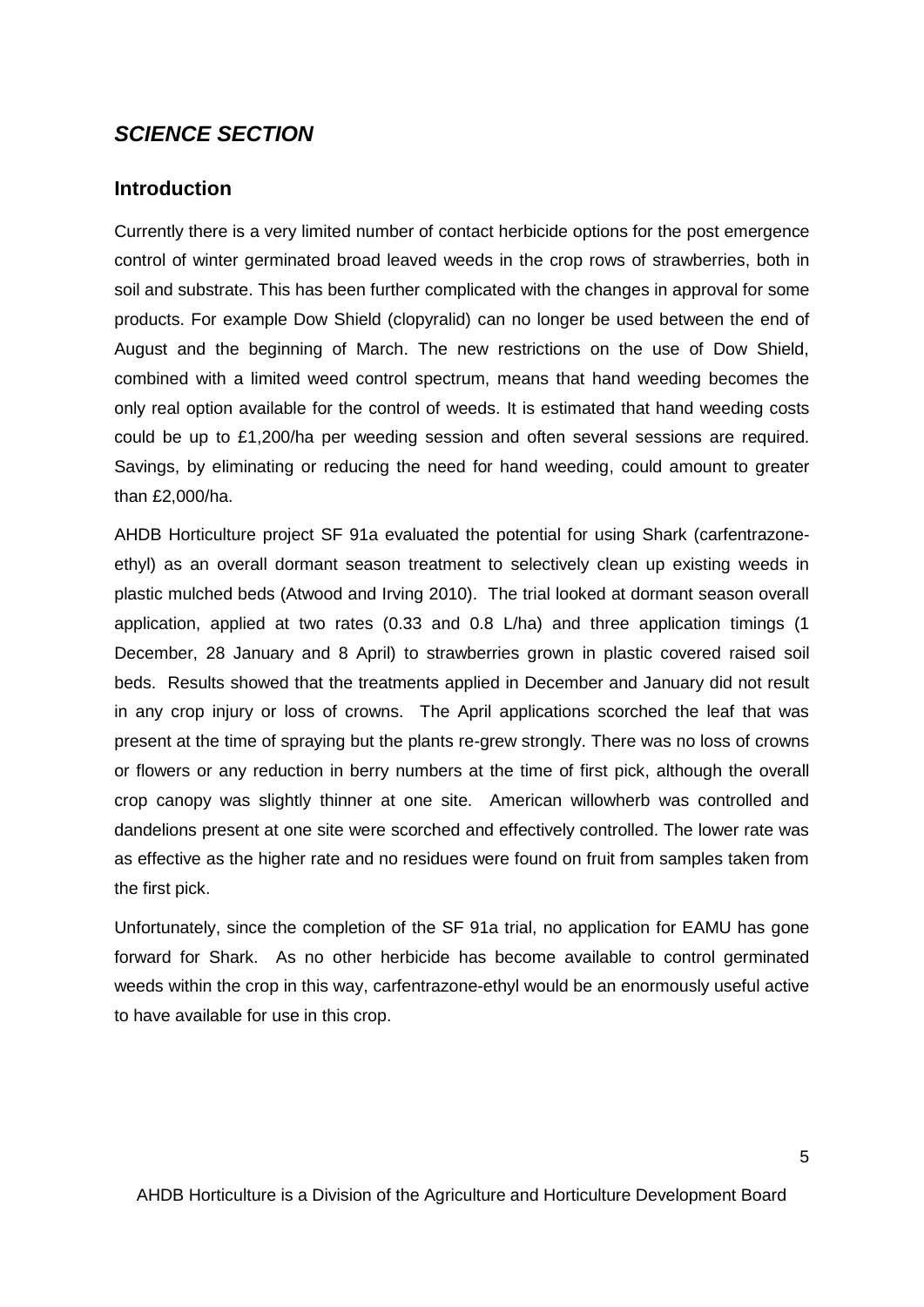## **Aim and objectives**

The aim of this project was to increase confidence in timing and rates of use of Shark (carfentrazone-ethyl) as an over the crop dormant season spray for the control of weeds in the planting holes of both soil and substrate grown crops in order to support an application for extension of authorisation for minor use (EAMU). The first year of this project looked to test two rates of Shark (0.33 L/ha and 0.8 L/ha) to determine the safety of using it as a dormant season herbicide application on a June bearer crop.

The specific objectives of this trial were to:

- Assess for effects on crop safety and yield
- Assess weed control efficacy

## <span id="page-9-0"></span>**Materials and methods**

The trial was held on a commercial fruit farm in Cambridge, on strawberry cv. Elegance planted in May 2013. The crop was protected by a polytunnel and was entering its second/main season cropping year. The crop was grown in coir substrate grow bags with trickle irrigation and fertigation.

A fully randomised block design was used for this trial. There were four treatments (Table 1) which were replicated four times giving a total of 16 plots. The plot size was 5 m long by one row with just the central 3 m of the plot being assessed to avoid edge effects. All treatments were applied to the plots on 19 February 2014 at a volume of 500 L water/ha using an air assisted OPS knapsack sprayer and hand lance at 2 bar pressure and 04F110 nozzle. The trial areas were managed as far as possible according to the standard commercial practice practiced by the host farm, including residual and contact herbicides, insecticides, fungicides and fertilisers applied as and when necessary. Full crop husbandry records are detailed in Appendix 1.

| Treatment<br>number | <b>Treatment</b> | <b>Active ingredient</b>  | Rate kg/ha or L/ha                                           |
|---------------------|------------------|---------------------------|--------------------------------------------------------------|
|                     | Untreated        | ۰                         | ٠                                                            |
| 2                   | Hand weeded      | $\blacksquare$            | Removal of all visible weeds in<br>and around planting holes |
| 3                   | Shark            | 60g/l carfentrazone-ethyl | $0.33$ L/ha                                                  |
| 4                   | Shark            | 60g/l carfentrazone-ethyl | $0.8$ L/ha                                                   |

**Table 1.** Treatment list – Applied 19 February 2014 - Cambridge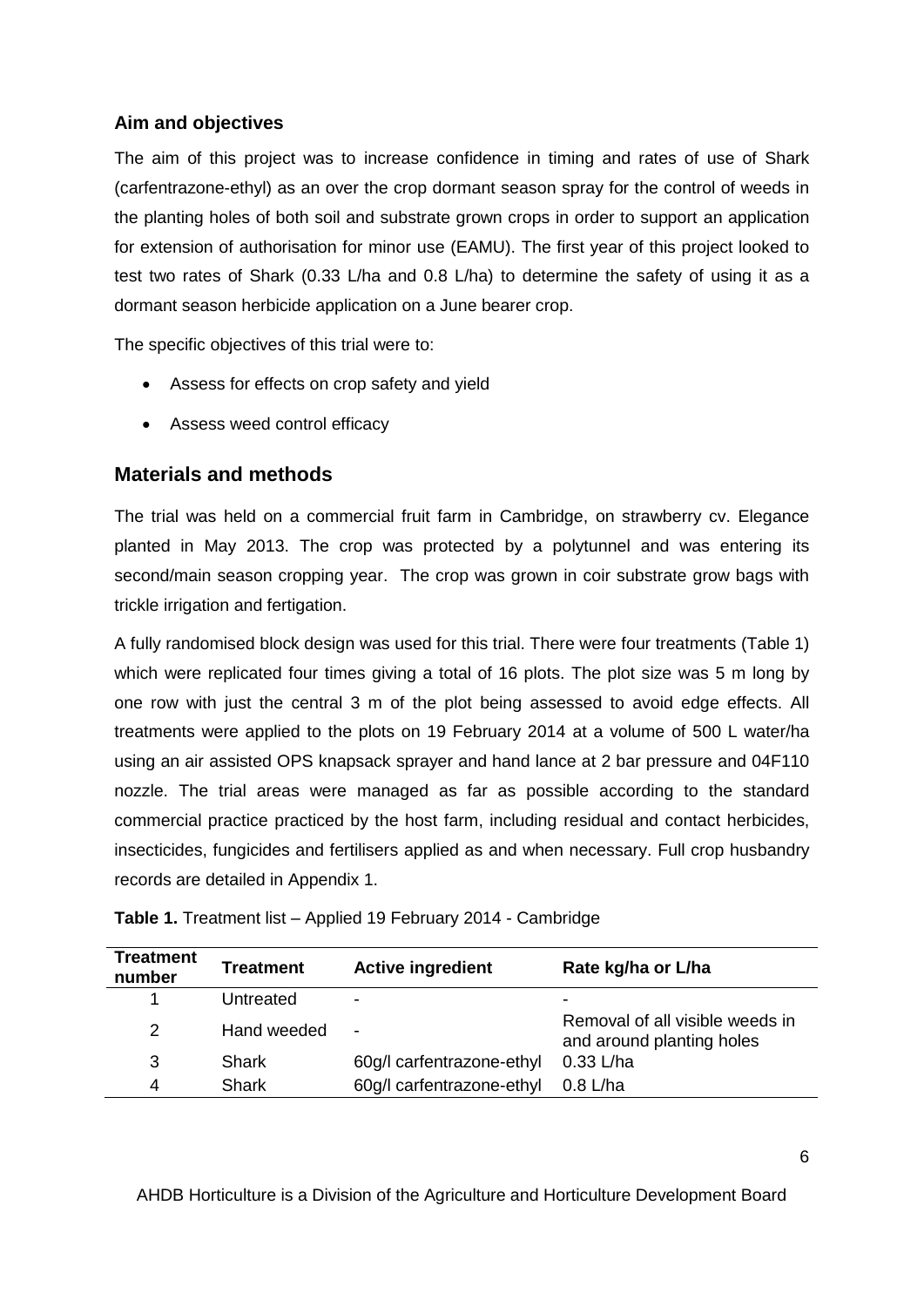Any phytotoxic damage to plants caused by the treatments applied was assessed two, four and eight weeks after the herbicides were applied and then again at harvest (Table 2). All plots were assessed, comparing the treated plots to the untreated controls and scoring on a scale of zero to nine, where zero is dead, seven is commercially acceptable and nine is a healthy plant/equivalent to the untreated control treatment. A camera was used to photographically record symptoms of phytotoxicity. Assessments were carried out of the percentage weed coverage of the alleyways and also the number of planting holes of the bags in each plot with weeds within them was counted. Weed assessments were carried out prior to treatment and then two, four and eight weeks after treatment.

All fruit was harvested by farm staff on six occasions over three weeks, starting from the first pick. Class 1, Class 2 and waste fruit were harvested, the weight and number of berries in these categories being recorded for each plot.

A 1 kg bulked fruit sample across the four replicated blocks for each of the two Shark treatments and untreated control were sent for residue analysis from the first pick of fruit to QTS Analytical Ltd.

| <b>Assessment number</b> | <b>Timing of assessment</b> | Date of assessment  |
|--------------------------|-----------------------------|---------------------|
|                          | Prior to treatment          | 19/02/14            |
|                          | Two weeks after treatment   | 05/03/14            |
| 3                        | Four weeks after treatment  | 18/03/14            |
| 4                        | Eight weeks after treatment | 16/04/14            |
| 5                        | Prior to harvest            | 04/06/14            |
| 6                        | Harvest assessments         | 04/06/14 - 12/06/14 |

|  |  |  |  |  | Table 2. Dates and timings of assessments |
|--|--|--|--|--|-------------------------------------------|
|--|--|--|--|--|-------------------------------------------|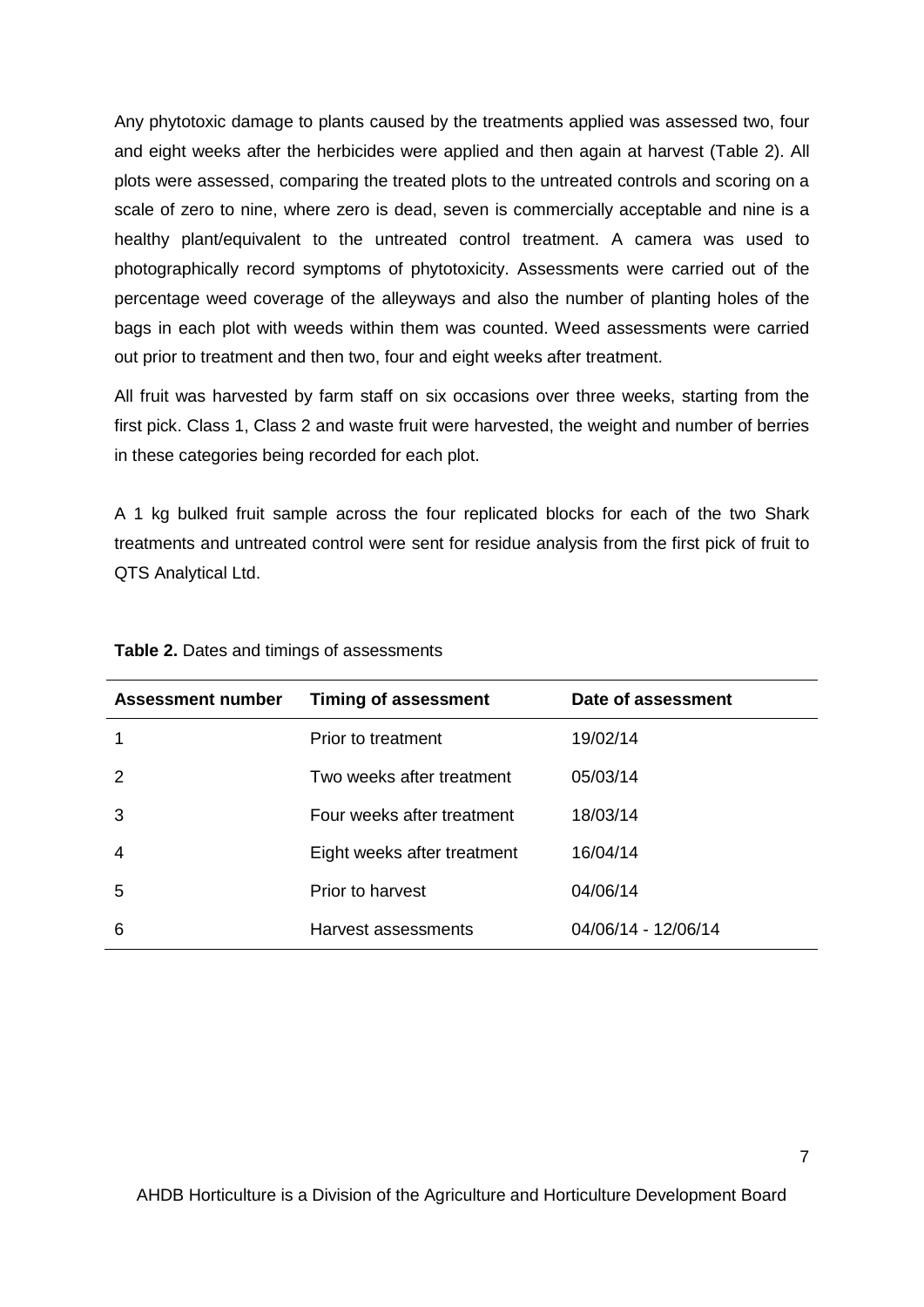## <span id="page-11-0"></span>**Results**

#### *Crop safety*

Strawberry plants treated with both of the rates of Shark displayed some symptoms of phytotoxicity when assessed two and four weeks after treatment (Table 3). The symptoms consisted of some minor spotting and scorching of the leaves (Figures 2, 3 and 5). As expected the phytotoxicity scores for the lower rate of Shark (0.33 L/ha) were less than for the higher rate of Shark (0.8 L/ha). However, eight weeks after treatment the affected plants had fully recovered to the extent that no phytotoxicity damage could be seen (Figure 6).

**Table 3.** Mean phytotoxicity results from assessments carried out at two, four and eight weeks after treatment

| <b>Treatment</b> | <b>Phytotoxicity 2</b><br>weeks after<br>treatment * | <b>Phytotoxicity 4</b><br>weeks after<br>treatment * | <b>Phytotoxicity 8</b><br>weeks after<br>treatment * |  |
|------------------|------------------------------------------------------|------------------------------------------------------|------------------------------------------------------|--|
| Untreated        | 9.0                                                  | 9.0                                                  | 9.0                                                  |  |
| Hand weeded      | 9.0                                                  | 9.0                                                  | 9.0                                                  |  |
| Shark 0.33 L/ha  | 8.0                                                  | 7.0                                                  | 9.0                                                  |  |
| Shark 0.8 L/ha   | 6.5                                                  | 5.8                                                  | 9.0                                                  |  |
| P value          | < 0.001                                              | < 0.001                                              | <b>NS</b>                                            |  |
| l.s.d. (d.f. 9)  | 0.884                                                | 0.766                                                | <b>NS</b>                                            |  |

 $*$  0 = dead; 7 = commercially acceptable; 9 = healthy plant/equivalent to the untreated control treatment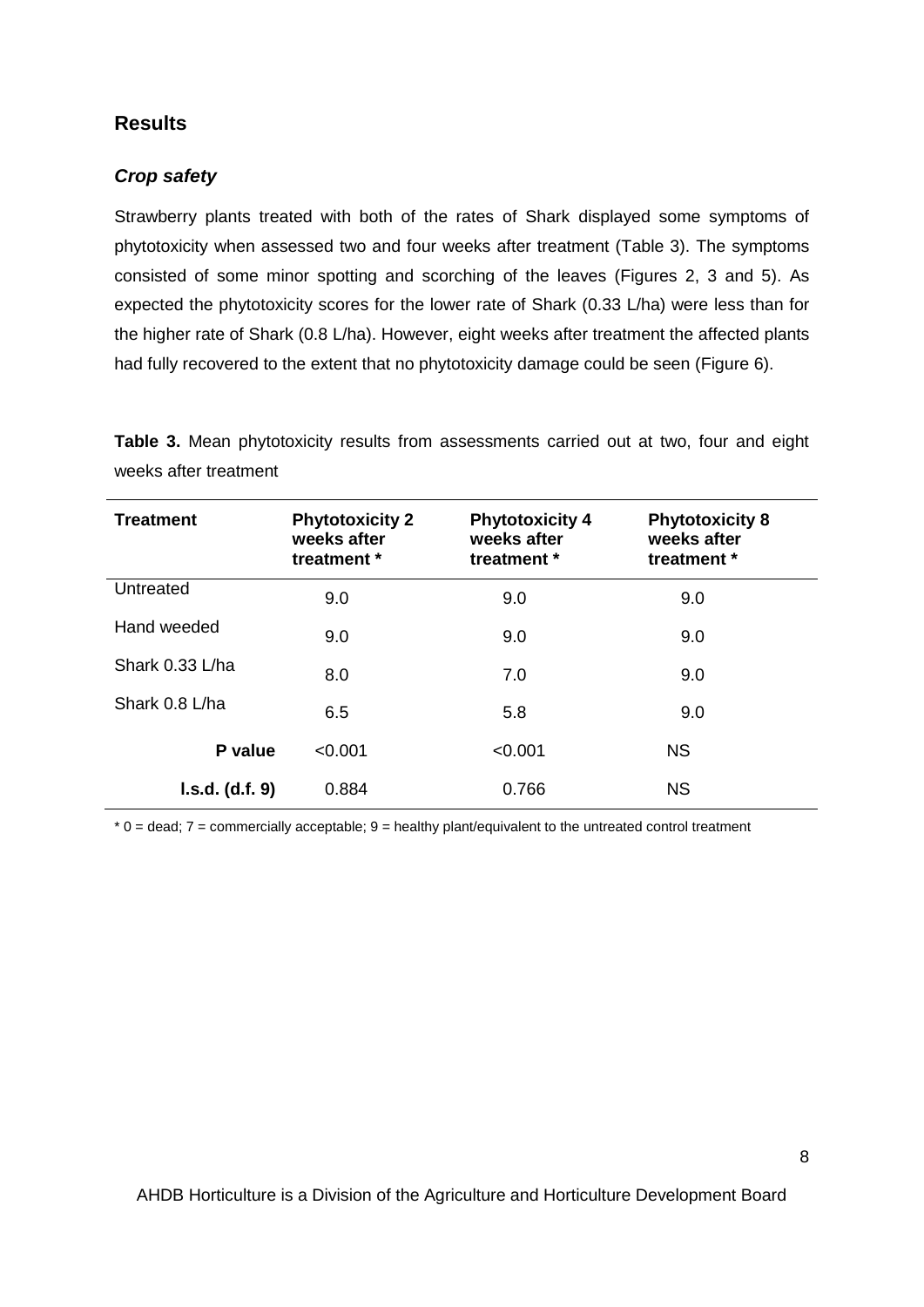





were treated with Shark (0.33 L/ha) two weeks after treatment.



**Figure 3.** Phytotoxicity on plants treated with Figure 4. Untreated strawberry plants four (0.8L/ha) of Shark, two weeks after weeks after treatmenttreatment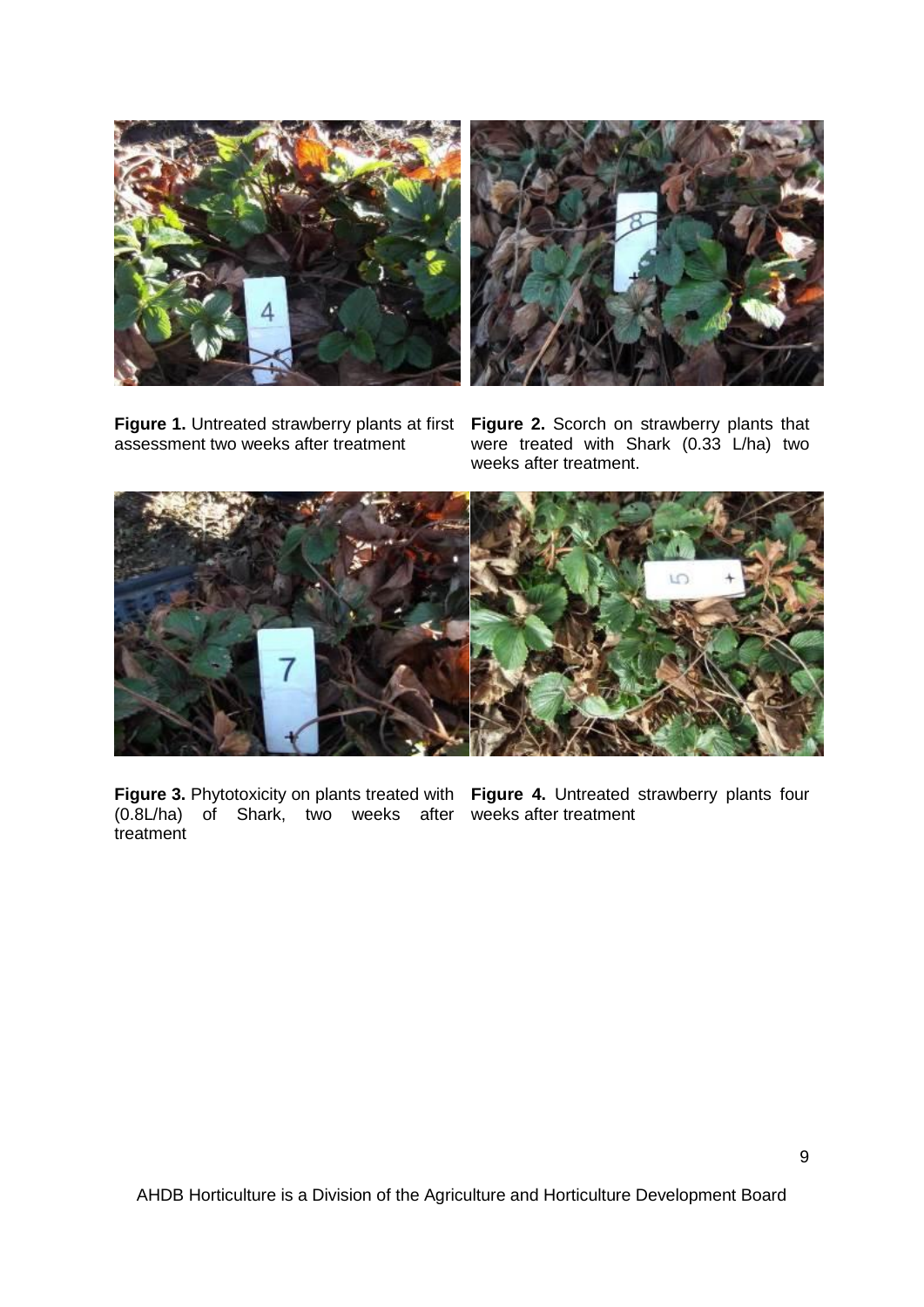

**Figure 5.** Plants treated with (0.8L/ha) of Shark showing phytotoxicity effects four weeks after treatment



**Figure 6.** Shark (0.33L/ha) treated plot 8 weeks after treatment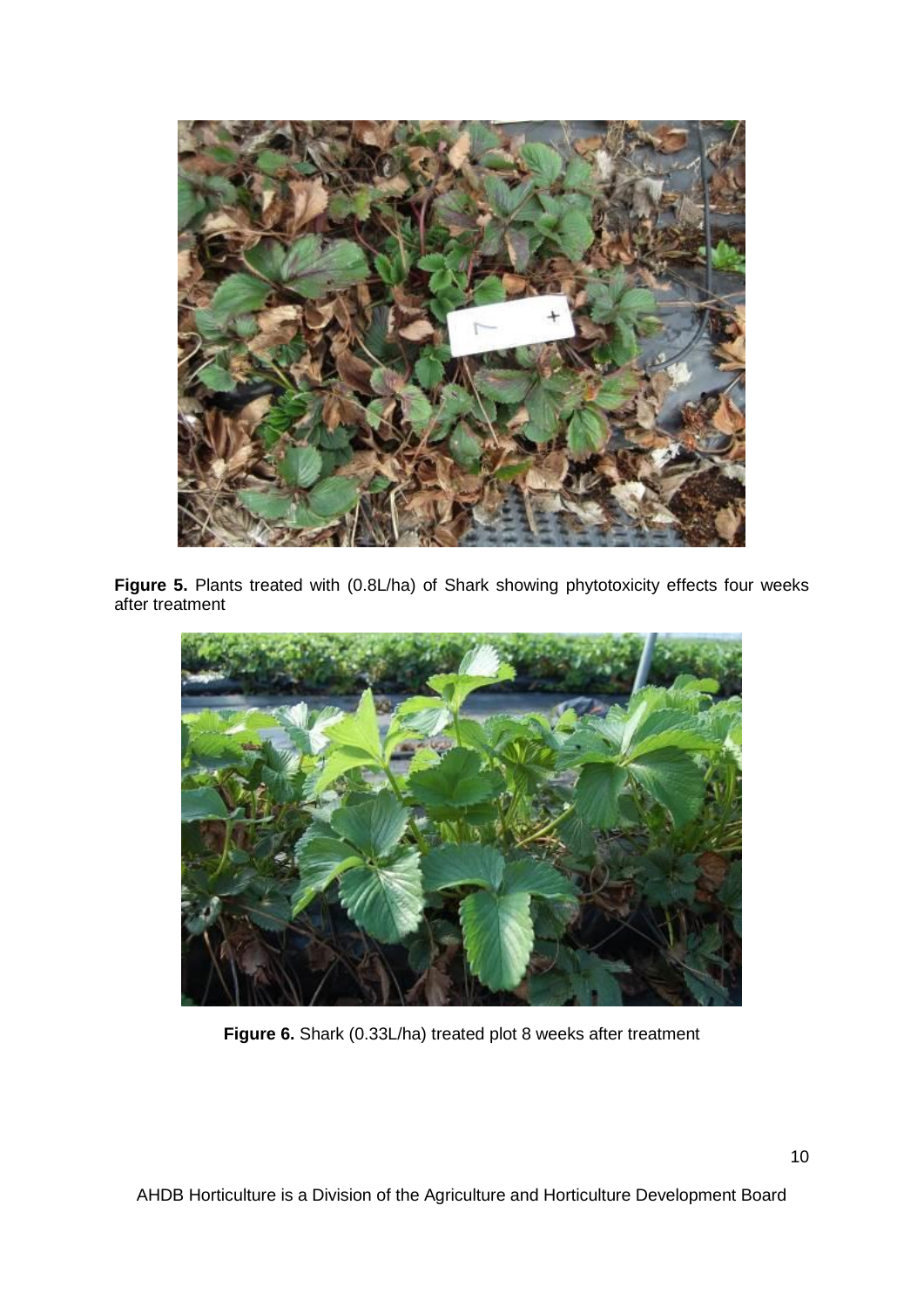#### *Weed control*

There were few weeds present in the planting holes at the beginning of the trial. Through the growing season the number of weeds in planting holes did not differ significantly between any of the four treatments (Table 4). Weed control achieved in the alleyways did show differences, but only with the hand weeded plots was there any significant difference from the untreated control. Carfentrazone-ethyl (Shark) is contact acting so no control of weeds that emerged post application would be expected. The weed population present consisted of predominantly groundsel, American willowherb and chickweed and Shark caused significant scorch of all of these species and eventually killed the willowherb but did not completely kill other species (Figures 7-10).

**Table 4.** Number of weeds in strawberry planting holes prior to treatment, two weeks, four weeks and eight weeks after treatment – Cambridge 2014

| <b>Treatment</b>  | <b>Prior to</b><br>treatment | 2 weeks after<br>treatment | 4 weeks after<br>treatment | 8 weeks after<br>treatment |
|-------------------|------------------------------|----------------------------|----------------------------|----------------------------|
| Untreated control | 0.25                         | 1.75                       | 2.00                       | 1.50                       |
| Hand weeded       | 1.75                         | 0.50                       | 2.00                       | 5.50                       |
| Shark (0.33L/ha)  | 3.00                         | 3.00                       | 4.75                       | 4.75                       |
| Shark (0.8L/ha)   | 2.25                         | 2.25                       | 4.25                       | 4.25                       |
| P value           | <b>NA</b>                    | <b>NS</b>                  | <b>NS</b>                  | <b>NS</b>                  |
| I.s.d. (d.f. 9)   | <b>NA</b>                    | 2.933                      | 4.061                      | 4.988                      |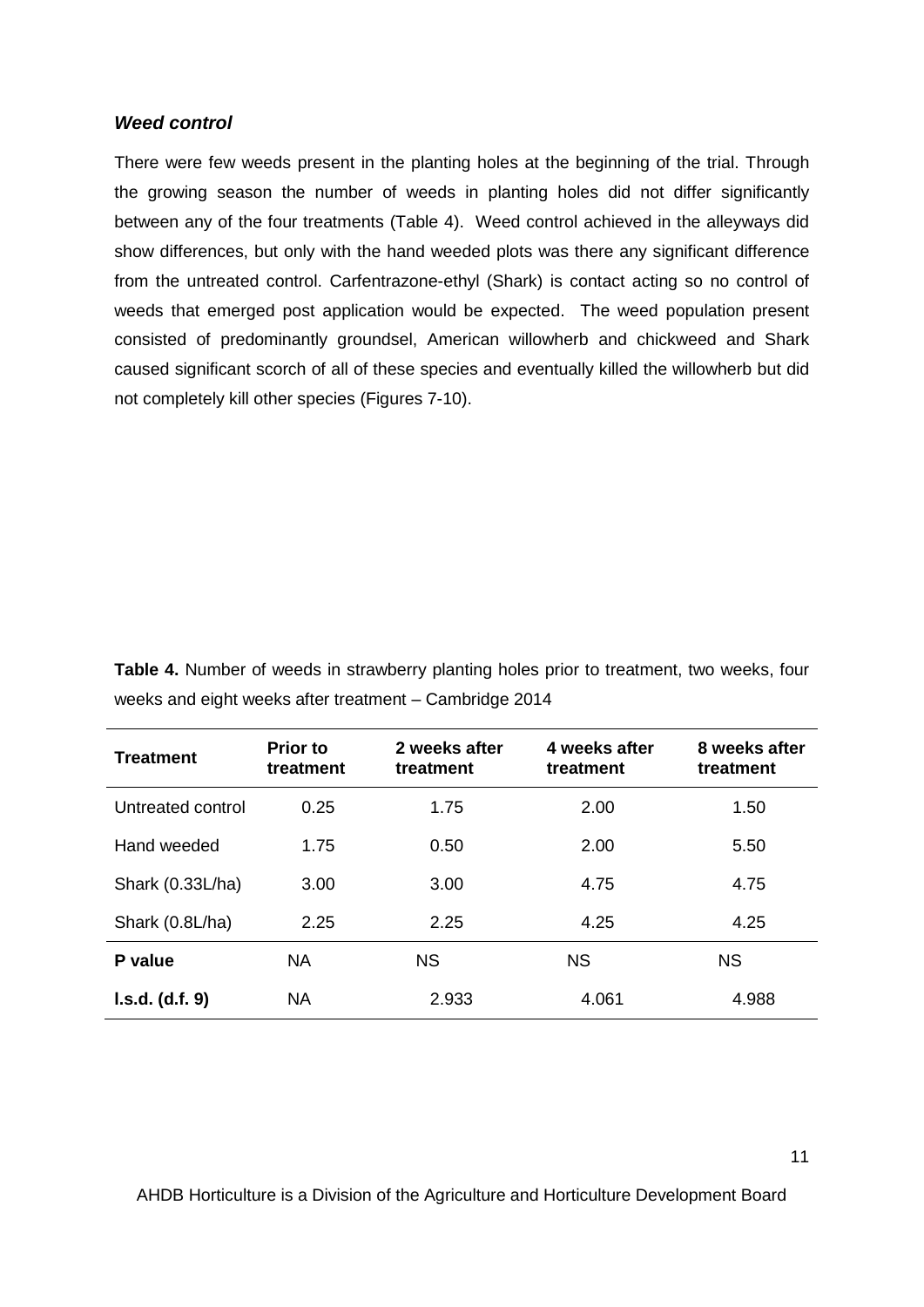**Table 5.** Percentage weed cover in alleyway measured prior to treatment and then two, four and eight weeks after treatment – Cambridge 2014

| <b>Treatment</b>  | <b>Prior</b><br>treatment | after<br>$\mathbf{2}$<br>weeks<br>to<br>treatment | after<br>weeks<br>4<br>treatment | 8 weeks after<br>treatment |
|-------------------|---------------------------|---------------------------------------------------|----------------------------------|----------------------------|
| Untreated control | 21.2                      | 20.0                                              | 16.2                             | 17.5                       |
| Hand weeded       | 42.5                      | 0.5                                               | 0.9                              | 2.2                        |
| Shark (0.33L/ha)  | 33.8                      | 14.5                                              | 12.0                             | 24.0                       |
| Shark (0.8L/ha)   | 30.0                      | 12.5                                              | 12.8                             | 18.8                       |
| P value           | <b>NS</b>                 | 0.017                                             | 0.045                            | 0.026                      |
| I.s.d. (d.f. 9)   | 29.96                     | 10.89                                             | 10.61                            | 13.35                      |



(0.33 L/ha), two weeks after treatment



Figure 7. Willowherb, treated with Shark Figure 8. Willowherb and groundsel, treated with Shark (0.8 L/ha), two weeks after treatment.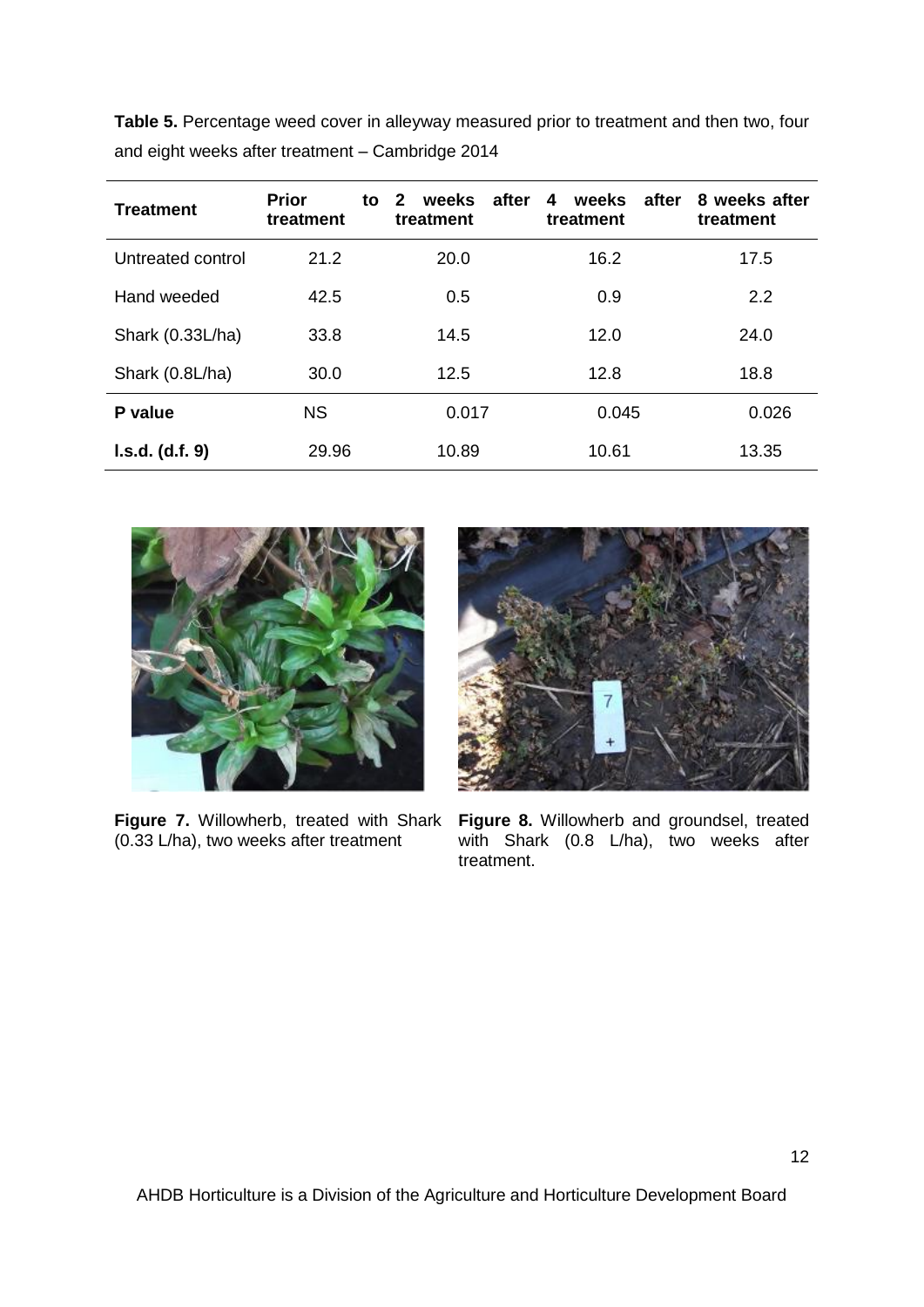| <b>Treatment</b> | Average marketable<br>yield g/plant | Average<br>% Marketable fruit | Average<br>berry weight (g) |
|------------------|-------------------------------------|-------------------------------|-----------------------------|
| Untreated        | 700.31                              | 88.83                         | 14.29                       |
| Hand weeded      | 802.03                              | 90.07                         | 15.08                       |
| Shark 0.33 L/ha  | 774.96                              | 90.10                         | 14.65                       |
| Shark 0.8 L/ha   | 807.84                              | 90.89                         | 14.34                       |



L/ha), at four weeks after treatment



**Figure 9.** Scorched groundsel, Shark (0.33 Figure 10. Effect of Shark (0.8 L/ha) in alleyway at four weeks after treatment, chickweed controlled

## *Harvest assessments and residues*

There were no statistically significant differences between treatments of any of the measurements taken at harvest (**Table 6**). Waste fruit included strawberries that were rotten, over-ripe, malformed, too small, damaged by pests, damaged by pickers or were affected by powdery mildew.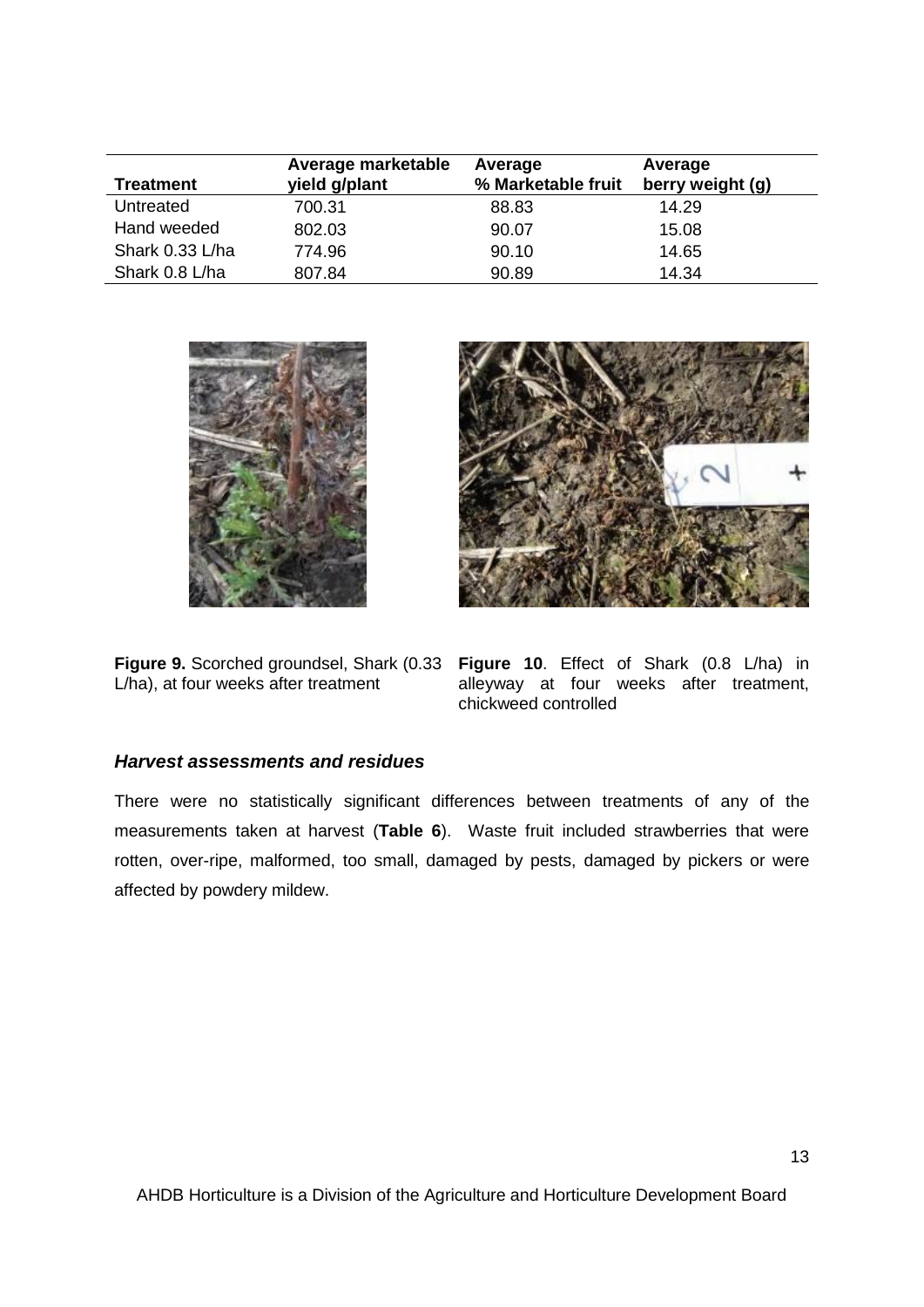| P value         | NS    | <b>NS</b> | <b>NS</b> |
|-----------------|-------|-----------|-----------|
| l.s.d. (d.f. 9) | 164.5 | 3.218     | 0.597     |

#### **Table 6.**

No residues of carfentrazone-ethyl were detected in fruit sent off for residue analysis by QTS analytical Ltd.

## <span id="page-17-0"></span>**Discussion**

Shark applied at 0.33 and 0.8 L/ha did cause some minor scorch to the overwintered green leaves of the target strawberry plants, which was visible at two and four weeks after treatment. New leaves emerging after treatment were not affected and all plants grew away with no differences in vigour being observed. The Shark also had no effect on any of the variables measured at harvest i.e. marketable yield, % marketable yield or average berry weight. These results suggest that Shark at both of the above rates of use is safe to use on strawberry plants as an over-the-crop dormant season spray.

Neither rate of Shark caused any significant reduction in the number of weeds in planting holes, nor the percentage weed cover in alleyways. However, few weeds were established when the Shark treatment was applied and since Shark is a contact herbicide it requires foliage present in order to work.

Two weeks after treatment both rates of Shark had scorched groundsel, willowherb and chickweed that had been present. The effects of the application of the residual herbicide propyzamide (Solitaire), applied by the grower host in November 2013 as an alleyway spray for the control of grass weeds and chickweed, could be seen at this assessment.

Four weeks after Shark treatment had been applied good control of willowherb had been obtained where good spray coverage had been achieved. However, willowherb plants that had been sheltered at the time of spray application by strawberry foliage remained healthy. Groundsel by this stage was recovering and growing away from the initial scorching. Plots treated with Shark (both rates) still showed better control of groundsel than the untreated plots. Eight weeks after treatment no differences were observed in terms of weed control with newly germinating willowherb and flowering groundsel found in all plots.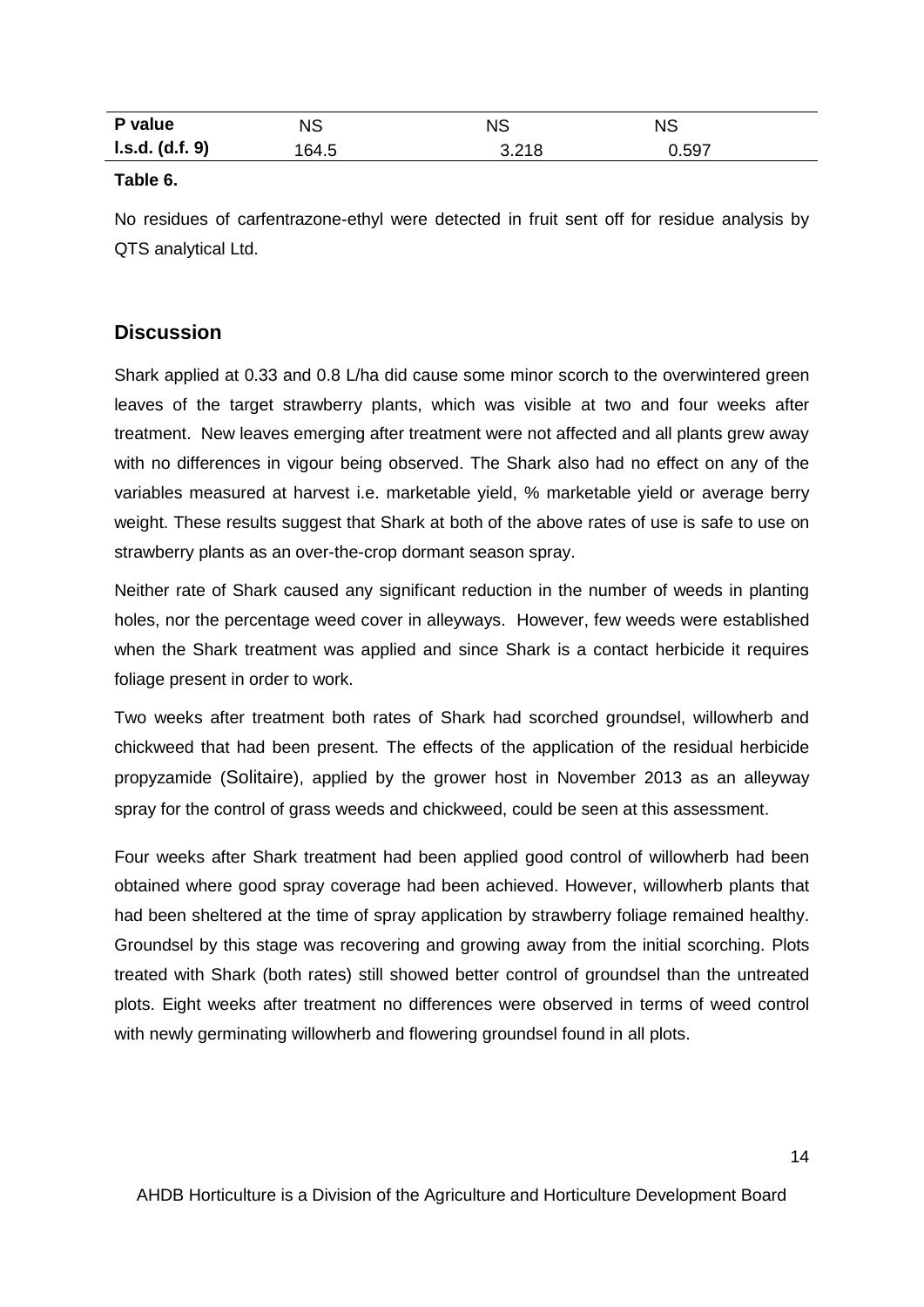## <span id="page-18-0"></span>**Conclusion**

The use of carfentrazone-ethyl formulated as Shark as an over-the-crop dormant season spray appears to have no lasting phytotoxic effects on strawberry plants or on the fruit produced by treated plants at harvest. Both rates of Shark did show promising herbicide efficacy, notably providing good control of American willowherb, and some control of chickweed and groundsel. No residues were detected in fruit sampled at first harvest.

For part two of the trial (post-harvest Shark application), post-harvest applications were made in September 2014 onto a planting of strawberry cv. Elsanta planted as cold stored runners in bags in April 2014. This trial will be assessed for crop safety and effects on yield in spring/summer 2015 and the results reported in the final report for SF 151 due on 31 September 2015. In addition, residue samples will be taken from an additional area where Shark has been applied to larger plots  $(20 \text{ m}^2)$  and will be analysed according to Good Laboratory Practice (GLP) protocols in order to support an EAMU application.

## <span id="page-18-1"></span>**References cited**

Atwood J. and Irving R (2010) Strawberry: Evaluation of herbicides for use in bed systems. AHDB Horticulture report SF 91 and SF 91a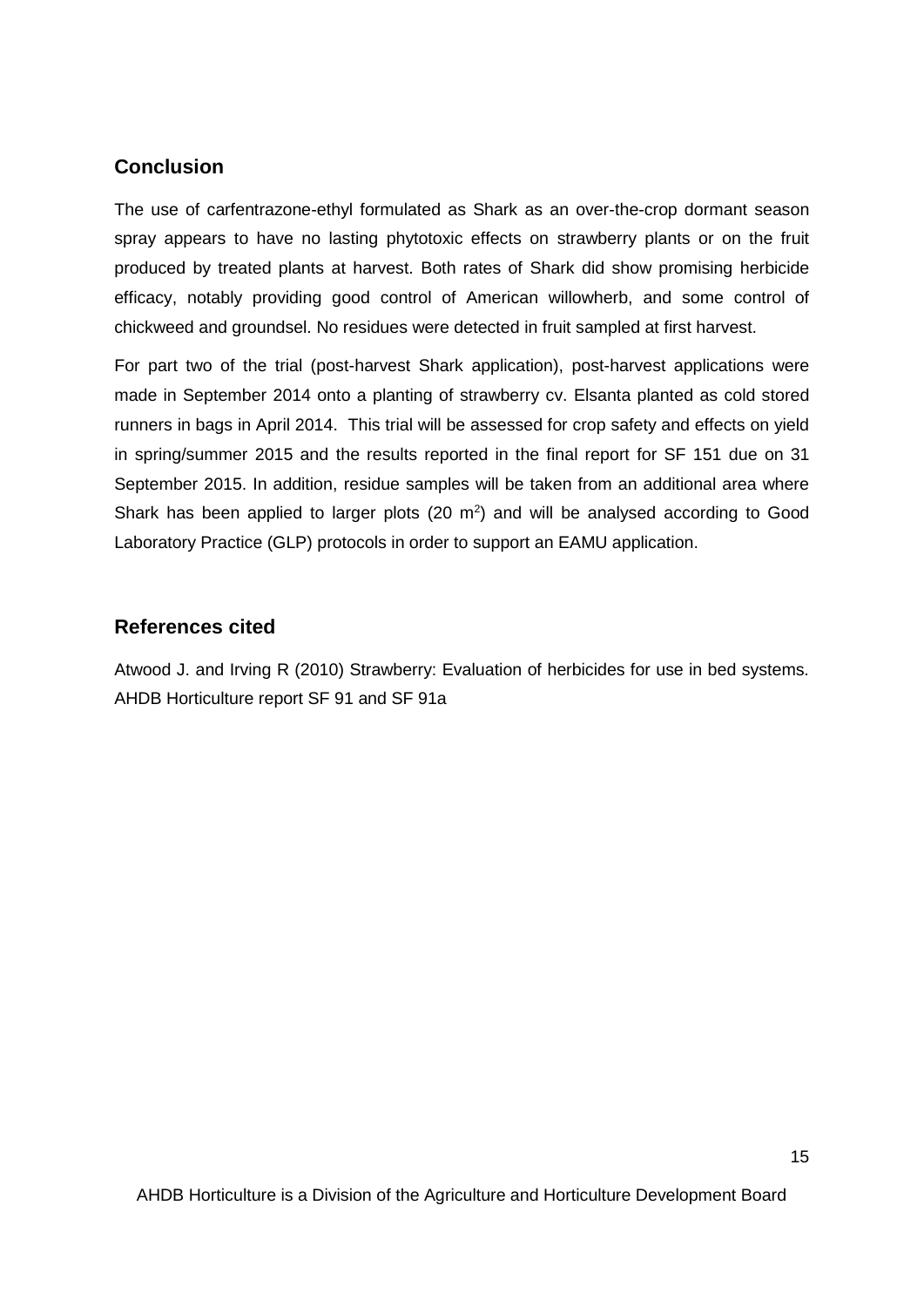# **Appendices**

# <span id="page-19-0"></span>**Appendix 1: trial plan**

<span id="page-19-1"></span>

| <b>Block</b> | <b>Plot</b>             | trt                     | <b>Block</b>   | <b>Plot</b>             | trt         | <b>Block</b> | <b>Plot</b> | trt                     | <b>Block</b>            | <b>Plot</b> | trt          |
|--------------|-------------------------|-------------------------|----------------|-------------------------|-------------|--------------|-------------|-------------------------|-------------------------|-------------|--------------|
| 1            | 1                       | $\overline{\mathbf{2}}$ | $\overline{2}$ | $\overline{\mathbf{5}}$ | $\mathbf 1$ | $\mathbf{3}$ | 9           | 3                       | $\overline{\mathbf{4}}$ | 13          | 4            |
| 1            | $\mathbf{2}$            | $\overline{\mathbf{4}}$ | $\overline{2}$ | $\bf 6$                 | $\mathbf 2$ | $\mathbf{3}$ | 10          | 1                       | $\overline{\mathbf{4}}$ | 14          | 1            |
| 1            | 3                       | $\mathbf{3}$            | $\overline{2}$ | $\overline{\mathbf{7}}$ | 4           | $\mathbf{3}$ | 11          | $\mathbf 2$             | $\overline{\mathbf{4}}$ | 15          | $\mathbf{3}$ |
| 1            | $\overline{\mathbf{4}}$ | 1                       | $\mathbf{2}$   | ${\bf 8}$               | 3           | $\mathbf{3}$ | 12          | $\overline{\mathbf{4}}$ | $\overline{\mathbf{4}}$ | 16          | $\mathbf 2$  |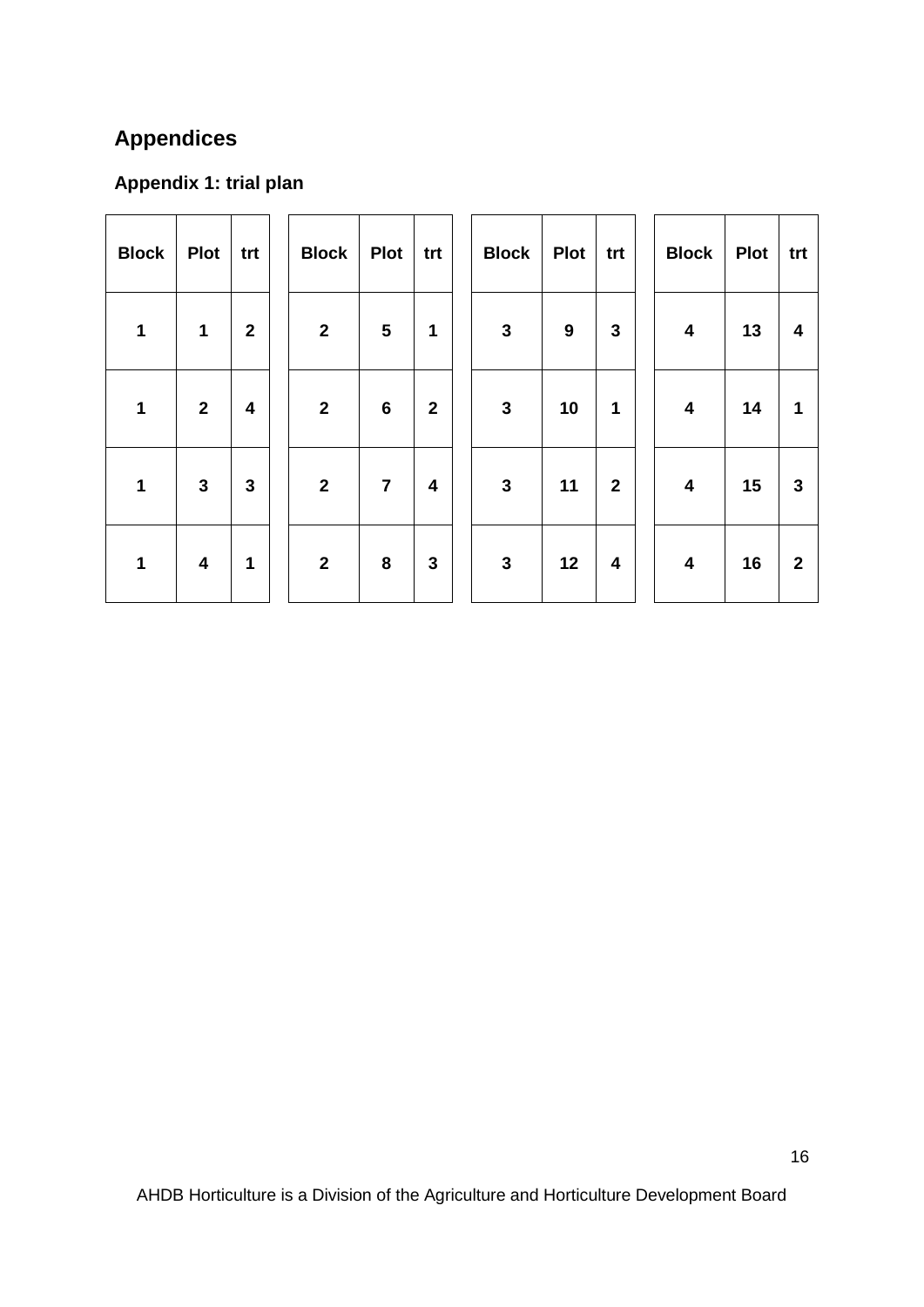# **Appendix 2: Crop husbandry records**

| <b>Date</b> | <b>Product</b>                                    | Rate                |
|-------------|---------------------------------------------------|---------------------|
|             | Solitaire - propyzamide                           | 3.5 L/ha            |
| 16/11/13    | Stomp - pendimethalin                             | 3.3 L/ha            |
|             | All inter row                                     |                     |
|             | Devrinol - napropamide                            | 7 L/ha              |
| 17/02/14    | Flexidor - isoxaben                               | $2$ L/ha            |
|             | All inter row                                     |                     |
| 10/03/14    | Gusto - 3% metaldehyde                            | 11 kg/ha            |
| 18/03/14    | Paraat - Dimethomorph                             | 3 kg/ha             |
|             | Chlorpyrifos                                      | $\overline{1}$ ml/l |
| 03/04/14    | Maxicrop - Seaweed extract                        | 4 ml/L              |
|             |                                                   | (1000 L water/ha)   |
| 07/04/14    | Gusto - 3% metaldehyde                            | 11 kg/ha            |
|             | Fenomenal – fenamidone and fosetyl aluminum       | 2.25 g/L            |
| 08/04/14    | Hortiphyte $-$ K <sub>2</sub> PO <sub>3</sub>     | 4 ml/L              |
|             |                                                   | (1000 L water/ha)   |
|             | Harvest - glufosinate ammonium                    | 12.5 ml/L           |
| 11/04/14    | Codacide oil - Vegetable oil                      | 12.5 ml/L           |
|             | Inter row only                                    | 180 L/Ha            |
| 12/04/14    | Rovral - iprodione                                | 1 $g/L$             |
|             | Thianosan - thiram                                | $2$ g/L             |
|             | Hallmark - lambda cyhalothrin                     | $0.07$ g/L          |
|             | Maxicrop - seaweed extract                        | $4$ ml/L            |
|             |                                                   | 1000 L water/ha     |
|             | Fortress - quinoxifen                             | 0.25 ml/L           |
|             | Acaramik - abamectin                              | $0.5$ ml/L          |
| 28/04/14    | Apollo - clofentrazine                            | $0.4$ ml/L          |
|             | Maxicrop - Seaweed extract                        | 5 ml/L              |
|             |                                                   | 1000 L water/ha     |
|             | Fortress - quinoxyfen                             | $0.25$ ml/L         |
|             | Systhane - myclobutanil                           | 0.45 ml/L           |
| 30/4/14     | Switch - cyprodinil                               | 1 $g/L$<br>$4$ ml/L |
|             | Maxicrop - seaweed extract                        | 1000 L water/ha     |
|             |                                                   | $0.45$ ml/L         |
|             | Systhane - myclobutanil<br>Amistar - azoxystrobin | 1 $m/L$             |
|             | Maxicrop - seaweed extract                        | $4$ ml/L            |
| 08/05/14    | Borneo - etoxazole                                | 0.35 ml/L           |
|             | Acaramik - dynamec                                | $0.5$ ml/L          |
|             |                                                   | 1000 L water/ha     |
|             | Tiptram - thiram                                  | $2$ g/L             |
| 12/05/14    | Rovral - iprodione                                | 1 $g/L$             |
|             | Topas - penconazole                               | $0.5$ ml/L          |
|             | Maxicrop - seaweed extract                        | 4 ml/L              |
|             |                                                   | 1000 L water/ha     |
|             | Potassium bicarbonate                             | 100 ml/L            |
| 08/06/14    | + wetter                                          | $1$ ml/L            |
|             |                                                   | 1000 L water/ha     |
| 13/06/14    | Topas - penconazole                               | $0.5$ ml/L          |